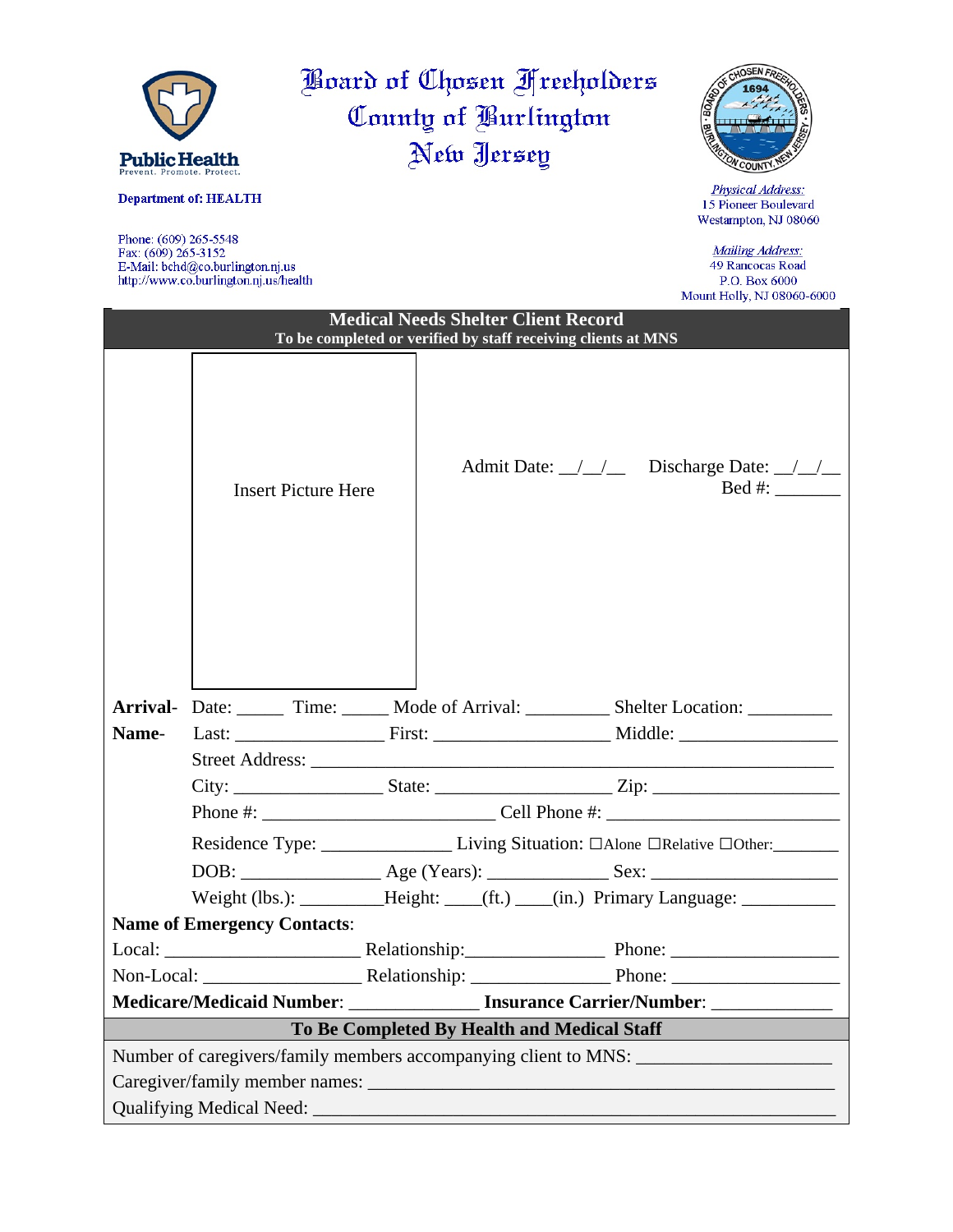| Allergies:                                                                                                                                                                                                                                    |                                  |                                                                               |                                                           |  |  |  |  |
|-----------------------------------------------------------------------------------------------------------------------------------------------------------------------------------------------------------------------------------------------|----------------------------------|-------------------------------------------------------------------------------|-----------------------------------------------------------|--|--|--|--|
| Medical Needs of Client:                                                                                                                                                                                                                      |                                  |                                                                               |                                                           |  |  |  |  |
| Medically Depended on Electricity:                                                                                                                                                                                                            |                                  | Oxygen Dependent:                                                             |                                                           |  |  |  |  |
| $\Box$ O2 Concentrator                                                                                                                                                                                                                        | $\Box$ Feeding Pump              | $\square$ 24 hour $\square$ Only Overnight $\square$ Nebulizer $\square$ CPAP |                                                           |  |  |  |  |
| $\square$ Suction                                                                                                                                                                                                                             |                                  | O2 Type: _________________________Liters Flow: _________L/min                 |                                                           |  |  |  |  |
|                                                                                                                                                                                                                                               |                                  |                                                                               | O2 Company: Phone: Phone:                                 |  |  |  |  |
| $\Box$ Assistance with medications                                                                                                                                                                                                            |                                  | $\Box$ Mental Health Problems                                                 | $\Box$ Vision Loss/Impaired                               |  |  |  |  |
| $\Box$ Insulin Dependent                                                                                                                                                                                                                      |                                  | $\Box$ Anxiety/Depression                                                     | $\Box$ Hearing Loss/Impaired                              |  |  |  |  |
| $\Box$ Assistance with insulin                                                                                                                                                                                                                | □Alzheimer's/Dementia- full-time |                                                                               | $\square$ Speech Impaired                                 |  |  |  |  |
| $\square$ Diet                                                                                                                                                                                                                                |                                  | caregiver must be present at all<br>times during client stay at shelter       | $\Box$ Cognitive Impaired                                 |  |  |  |  |
| $\Box$ Incontinence                                                                                                                                                                                                                           | $\Box$ Mobility Impaired         |                                                                               | $\Box$ Open Wounds                                        |  |  |  |  |
| $\square$ Dialysis Dependent                                                                                                                                                                                                                  |                                  | $\Box$ Walker $\Box$ Cane $\Box$ Wheelchair                                   | $\square$ Decubitus                                       |  |  |  |  |
|                                                                                                                                                                                                                                               |                                  |                                                                               |                                                           |  |  |  |  |
| the control of the control of the control of the control of the control of                                                                                                                                                                    |                                  | $\Box$ Refer to CART                                                          | Type of Animal:                                           |  |  |  |  |
| <u> 1989 - Johann Barbara, martin amerikan basar dan berasal dalam basa dalam basar dalam basar dalam basa dalam</u><br><u> 1989 - Johann Barbara, martin amerikan basar dan berasal dalam basar dalam basar dalam basar dalam basar dala</u> |                                  | What work or task has the animal been trained to perform?                     |                                                           |  |  |  |  |
|                                                                                                                                                                                                                                               |                                  |                                                                               |                                                           |  |  |  |  |
| Comments/Notes:                                                                                                                                                                                                                               |                                  |                                                                               |                                                           |  |  |  |  |
|                                                                                                                                                                                                                                               |                                  |                                                                               |                                                           |  |  |  |  |
| Medical Information (Check box if you receive the information)                                                                                                                                                                                |                                  |                                                                               | Phone: $\frac{1}{\sqrt{1-\frac{1}{2}} \cdot \frac{1}{2}}$ |  |  |  |  |
|                                                                                                                                                                                                                                               |                                  |                                                                               |                                                           |  |  |  |  |
|                                                                                                                                                                                                                                               |                                  |                                                                               |                                                           |  |  |  |  |
|                                                                                                                                                                                                                                               |                                  |                                                                               |                                                           |  |  |  |  |
|                                                                                                                                                                                                                                               |                                  |                                                                               | Phone: $\qquad \qquad$                                    |  |  |  |  |
|                                                                                                                                                                                                                                               |                                  |                                                                               |                                                           |  |  |  |  |
| $\square$ Do Not Resuscitate (DNR) $\square$ POLST $\square$ Healthcare Proxy/POA $\square$ Living Will                                                                                                                                       |                                  |                                                                               |                                                           |  |  |  |  |
|                                                                                                                                                                                                                                               |                                  |                                                                               |                                                           |  |  |  |  |
| □ Client Identification Verified- Identification must be on the client at all times during the shelter event.<br>List Medications:                                                                                                            |                                  |                                                                               |                                                           |  |  |  |  |
|                                                                                                                                                                                                                                               |                                  |                                                                               |                                                           |  |  |  |  |
| $\square$ Self-administer Medications $\square$ Caregiver administration $\square$ Shelter Nurse Administration                                                                                                                               |                                  |                                                                               |                                                           |  |  |  |  |
| □ Offer Medication Storage by Shelter Nurse (Controlled Substance) □ Agree □ Refuse                                                                                                                                                           |                                  |                                                                               |                                                           |  |  |  |  |
|                                                                                                                                                                                                                                               |                                  |                                                                               |                                                           |  |  |  |  |
| Medical Equipment/Supplies Brought to Shelter: __________________________________                                                                                                                                                             |                                  |                                                                               |                                                           |  |  |  |  |
| $\Box$ Dentures $\Box$ Wheel chair $\Box$ Walker/Cane/Crutches $\Box$ Hearing Aid $\Box$ Glasses/Contact Lens                                                                                                                                 |                                  |                                                                               |                                                           |  |  |  |  |
| $\Box$ CPAP/BiPAP<br>$\Box$ Glucometer<br>$\square$ Nebulizer                                                                                                                                                                                 |                                  |                                                                               |                                                           |  |  |  |  |
|                                                                                                                                                                                                                                               |                                  |                                                                               |                                                           |  |  |  |  |
| <u> 1989 - Johann Stoff, amerikansk politiker (d. 1989)</u>                                                                                                                                                                                   |                                  |                                                                               |                                                           |  |  |  |  |
|                                                                                                                                                                                                                                               |                                  |                                                                               |                                                           |  |  |  |  |
| Health or Medical Staff Name Completing the Form: _______________________________                                                                                                                                                             |                                  |                                                                               |                                                           |  |  |  |  |